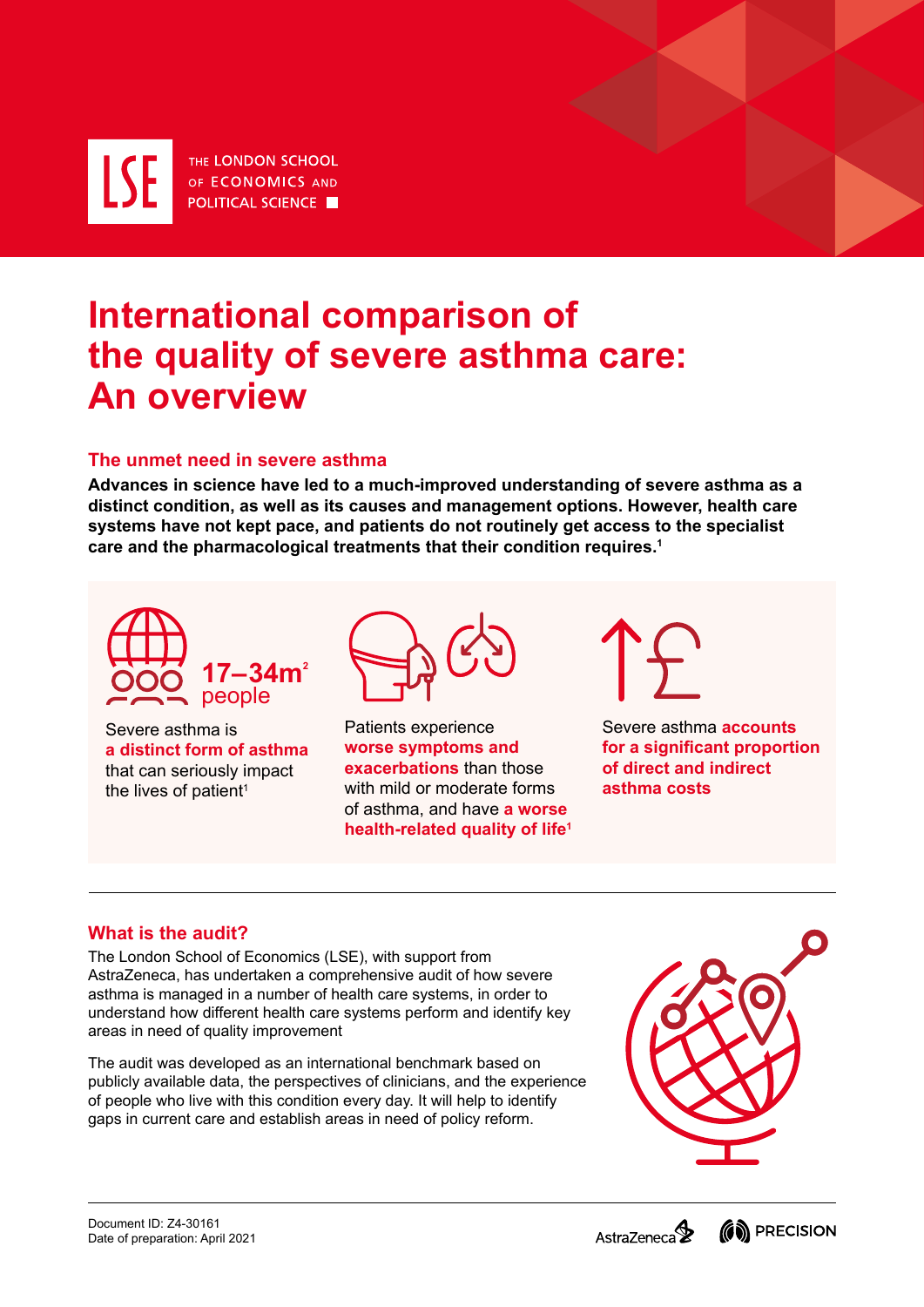

# **Why is policy reform needed in severe** asthma and how can the severe asthma **audit help?**



Severe asthma represents a significant burden on people, health systems and society around the world,<sup>1</sup> yet it has been **under-prioritised** with public health efforts, resulting in stagnating improvements in reducing morbidity and mortality $3$ 



Publications such as the Severe Asthma Patient Charter<sup>1</sup> and the Global Quality Standard for the Identification and Management of Severe Asthma have offered tangible **policy reform recommendations for national health** systems globally<sup>4</sup>



Despite this consensus on what good severe asthma care should look like, progress towards improved care standards for people with severe asthma has been slow



The global COVID-19 pandemic has brought into sharp focus the importance of respiratory health to individuals, health systems and society at large. At the same time, the pandemic has also **fostered several significant** advancements, which can potentially serve as the foundations of a **renewed and reformed approach** to these long under-prioritised conditions



The audit demonstrates the limitations of existing data in severe asthma. without which, healthcare systems cannot assess the performance of current services and deliver improvements to drive quality improvements